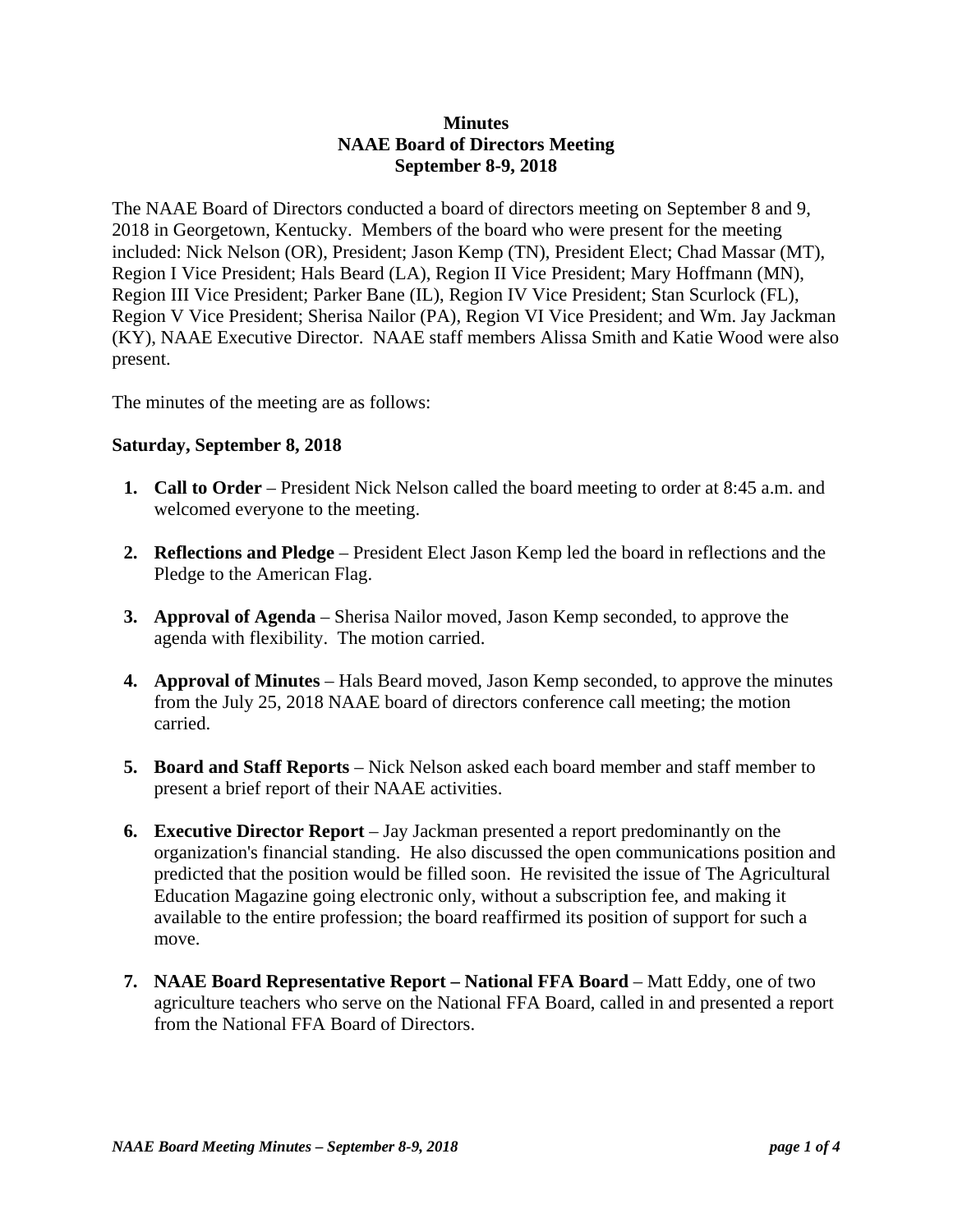- **8. National Teach Ag Campaign Report** Ellen Thompson called in to present the Teach Ag Campaign report, highlighted by National Teach Ag Day, the STAR program, and upcoming plans for the National FFA Convention and the NAAE Convention.
- **9. NAAE Board Representative Reports National FFA Alumni and Supporters**  Bill Davenport, the agriculture teacher who serves on the National FFA Alumni and Supporters Advisory Committee, presented a report from the National FFA Alumni and Supporters.
- **10. NAAE Board Representative Reports National FFA Foundation Board of Trustees**  Krista Pontius, one of two agriculture teachers who serve on the National FFA Foundation Board of Trustees, presented a report from the National FFA Foundation Board of Trustees.

*President Nick Nelson recessed the board meeting for lunch.* 

- **11. Policy and Bylaws Committee Meeting** Hals Beard, board committee chair, conducted the meeting with Brittany Kloer (IN), full committee chair, joining by conference call.
- **12. Marketing Committee Meeting** Sherisa Nailor, board committee chair, conducted the meeting with Todd Thomas (CO), full committee chair, joining by conference call.
- **13. Professional Growth Committee Meeting** Chad Massar, board committee chair, conducted the meeting with Roger King (WI), full committee chair, joining by conference call.
- **14. Member Services Committee Meeting** Stan Scurlock, board committee chair, conducted the meeting with Lauren Emerson (LA), full committee chair, joining by conference call.
- **15. Public Policy Committee Meeting** Mary Hoffmann, board committee chair, conducted the meeting with Linda Sattler (WI), full committee chair, joining by conference call.
- **16. Strategic Planning Committee Meeting** Jason Kemp, board committee chair, conducted the meeting without Stephanie Jolliff (OH), full committee chair, who was unable to join by conference call.
- **17. Finance Committee Meeting** Parker Bane, board committee chair, conducted the meeting with Kris Beaver (WI), full committee chair, joining by conference call.

*President Nick Nelson recessed the board meeting for the day at 4:25 p.m. The board members then recorded their video clips to be used at the 2018 NAAE convention. President Nelson reconvened the meeting on Sunday, September 9, at 8:15 a.m.*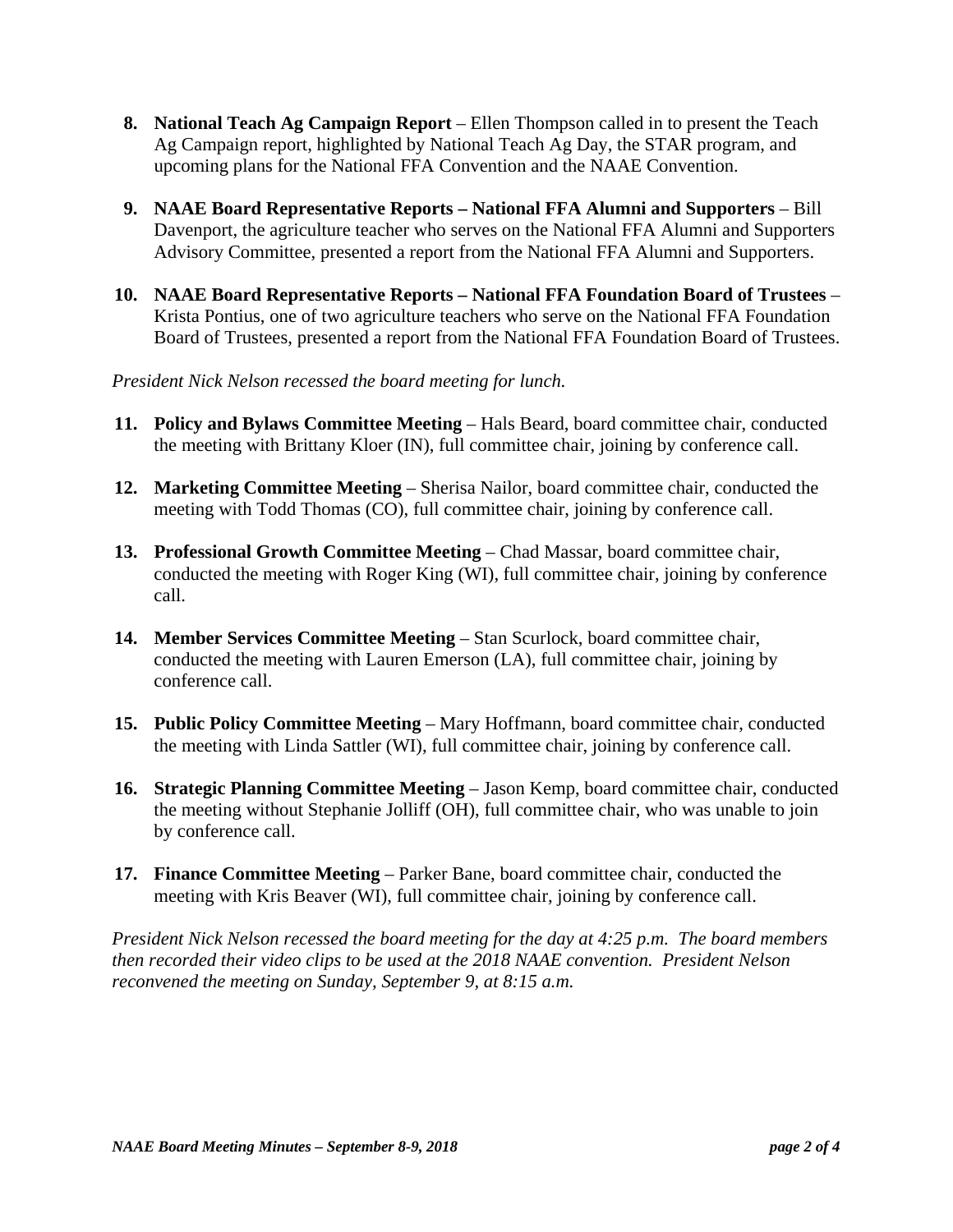## **Sunday, September 9, 2018**

- **18. Associate Executive Director Report** Alissa Smith presented her report to the board on items including the delegate counts for the 2018 NAAE convention, membership, and professional development initiatives.
- **19. 2018 National FFA Convention**  Katie Wood presented to the board NAAE's plans for the national FFA convention, especially the Teach Ag booth, NAAE booth and general session presentation, ATA Conclave, and the National Agriscience Teacher Ambassador workshops in Teachers World.
- **20. 2018 NAAE Convention**  Alissa Smith and Katie Wood presented the draft schedule for the upcoming NAAE convention. The board asked Jay Jackman to develop reflections suggestions for board discussion and approval.
- **21. CASE Update**  Jay Jackman presented an update on the Curriculum for Agricultural Science Education initiative.
- **22. Inclusion and Diversity Steering Committee**  Alissa Smith reported on the work of the Inclusion and Diversity steering committee, which is an initiative within the National Teach Ag Campaign. The steering committee will convene in Indianapolis on December 10, 2018. Inclusion and diversity will be the theme for a general session at the 2018 NAAE Convention.
- **23. NAAE Board Representation**  Hals Beard moved, Jason Kemp seconded, that the NAAE board appoint Bill Davenport for another full term on the **National FFA Alumni and Supporters Advisory Committee**, that Jay Jackman would seek nominations for the **2-year Postsecondary Teacher position on the National Council for Agricultural Education**, and that the board would select the Council postsecondary director during the pre-convention board meeting prior to the 2018 NAAE Convention; the motion carried.
- **24. NAAE Board Representative Reports The National Council for Agricultural Education** – Paul Larson, NAAE's representative to The Council, presented an update on The Council, including the upcoming National Agricultural Education Summit and The Council's SAE renewal initiative.
- **25. Marketing Committee Report**  Sherisa Nailor presented the Marketing Committee report. Sherisa Nailor moved, Mary Hoffmann seconded, to adopt the Marketing committee report; the motion carried. (The report is posted to the committee page on Communities of Practice.)
- **26. Member Services Committee Report**  Stan Scurlock presented the Member Services Committee report. Stan Scurlock moved, Chad Massar seconded, to adopt the Member Services committee report; the motion carried. (The report is posted to the committee page on Communities of Practice.)